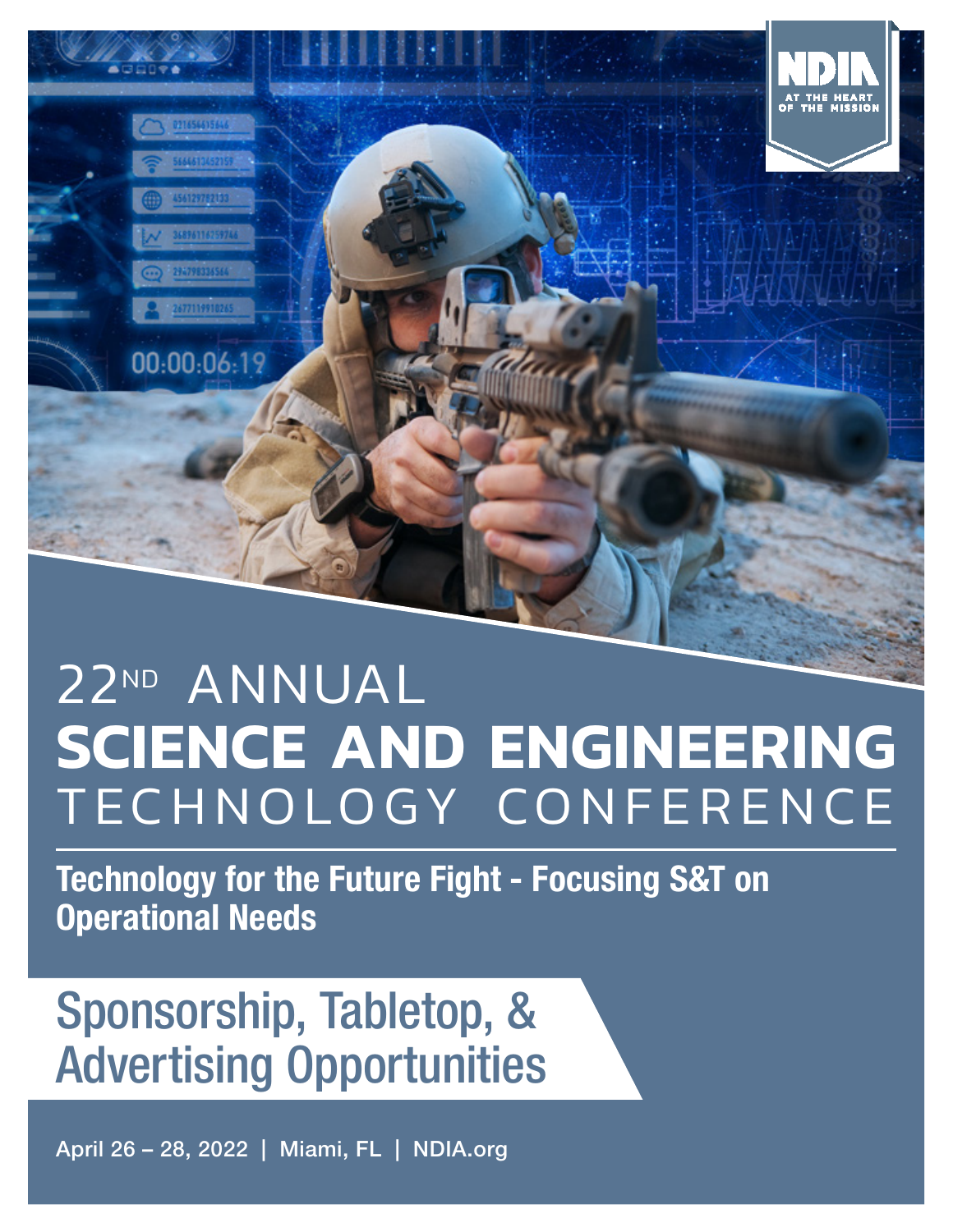# **SPONSORSHIP OPPORTUNITIES**

- Four (4) complimentary full conference registrations
- One (1) tabletop display
- One (1) full page color ad in conference program
- Sponsor logo included in conference program
- Notepads and pens with sponsor logo distributed for opening general session\*
- Sponsor logo and link on event website
- Sponsor logo on promotional signage at event
- Sponsor logo on presentation slide in general session
- Podium recognition by NDIA during opening general session
- Sponsor logo included in one (1) eBlast prior to event

- Fwo (2) complimentary full conference registrations (Available to two sponsors)
- One (1) tabletop display
- One (1) half-page color ad in conference program
- Sponsor logo included in conference program
- Sponsor logo and link on event website
- Sponsor logo on promotional signage at event
- Sponsor logo on presentation slide in general session
- Podium recognition by NDIA during opening general session
- Sponsor logo included in one (1) eBlast prior to event

### **REGISTRATION & LANYARD \$5,500 EXCLUSIVE**

- One (1) complimentary full conference registration
- Sponsor logo included in conference program
- Sponsor logo and link on event website
- Sponsor logo on promotional signage at Registration
- Sponsor logo on presentation slide in general session
- Podium recognition by NDIA during opening general session
- Sponsor logo on "Thank You to Our Sponsor" banner on registration website
- Sponsor banner with logo on registration confirmation (e-mail) receipt sent to all attendees
- Lanyards with sponsor name/logo, distributed at check-in\*
- Sponsor logo included in one (1) eBlast prior to event

#### **PREMIER** \$9,500 EXCLUSIVE

### **ELITE** \$7,500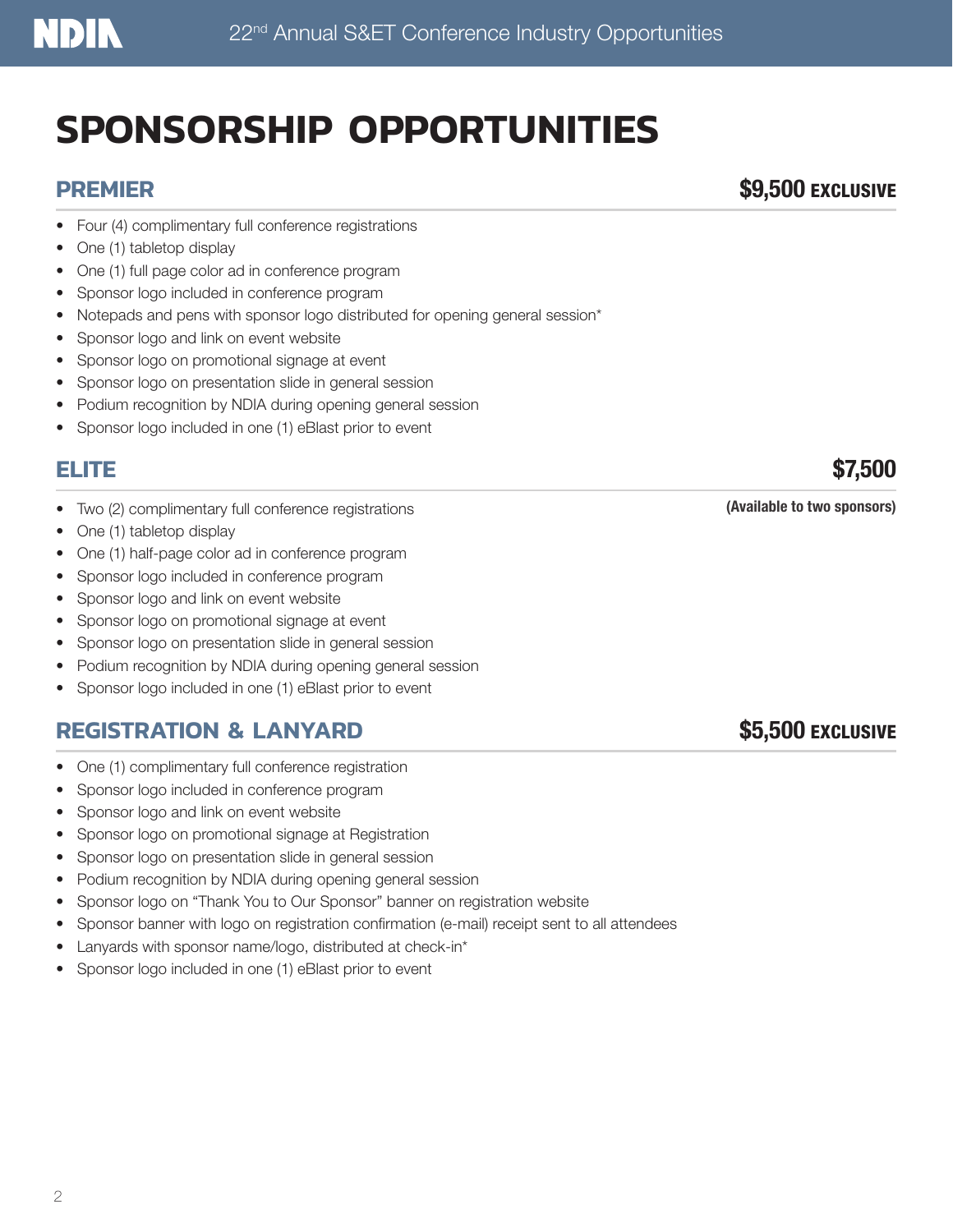#### **NETWORKING RECEPTION 55,000 EXCLUSIVE**

- One (1) complimentary full conference registration
- Sponsor logo included in conference program
- Sponsor logo and link on event website
- Sponsor logo on promotional signage at Reception
- Sponsor logo on presentation slide in general session
- Podium recognition by NDIA during opening general session
- Sponsor logo on table tents at Reception
- Sponsor logo on drink tickets to be distributed during Reception
- Sponsor logo included in one (1) eBlast prior to event

#### **NETWORKING LUNCH** \$4,500

- 
- Sponsor logo and link on event website
- Sponsor logo included in conference program
- Sponsor logo on promotional signage at selected day's lunch
- Podium recognition by NDIA during opening general session
- Sponsor logo on table tents at selected day's lunch
- Sponsor logo on presentation slide in general session
- Sponsor logo on napkins (or similar) to be distributed during lunch<sup>\*</sup>
- Opportunity for 5-minute introduction at session before selected day's lunch
- Sponsor logo included in one (1) eBlast prior to event

#### **SHUTTLE BUS SERVICE SERVICE 34,500 EXCLUSIVE**

- One (1) complimentary full conference registration
- Sponsor logo and link on event website
- Sponsor logo included in conference program
- Sponsor logo included on promotional signage at event
- Sponsor logo on presentation slide in general session
- Podium recognition by NDIA during opening general session
- Opportunity to distribute branded item and/or marketing materials on shuttle to classified session\*
- Sponsor logo included in one (1) eBlast prior to event

#### **NETWORKING BREAKS** \$3,500

- One (1) complimentary full conference registration (Available to two sponsors, Tuesday or Wednesday)
- Sponsor logo and link on event website
- Sponsor logo included in conference program
- Sponsor logo on promotional signage at selected day's breaks
- Podium recognition by NDIA during opening general session
- Sponsor logo on table tents at selected day's breaks
- Sponsor logo on presentation slide in general session
- Sponsor logo included in one (1) eBlast prior to event

• One (1) complimentary full conference registration (Available to two sponsors, Tuesday or Wednesday)

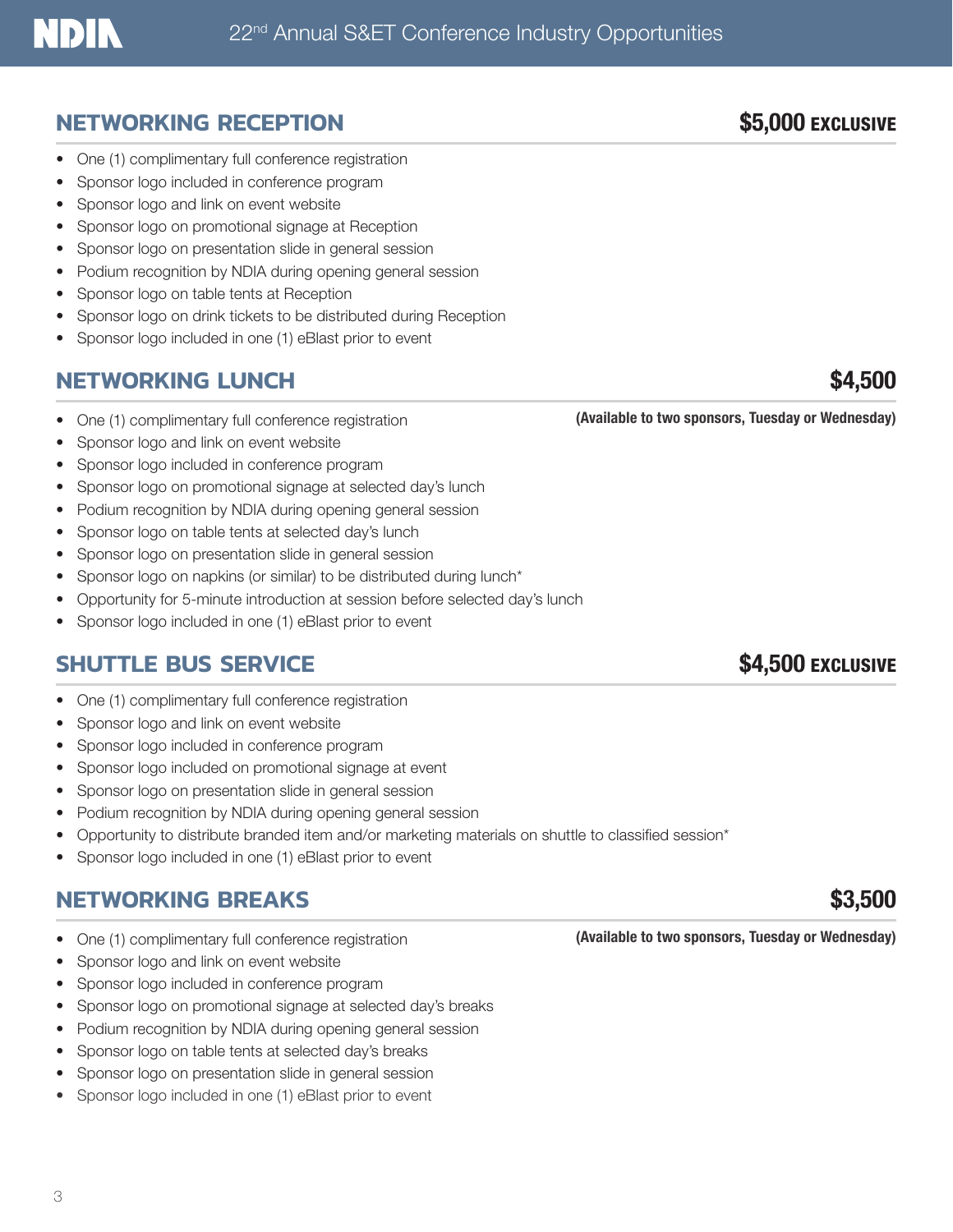## **NDIN**

## **AMBASSADOR** \$3,000

- (Available to two sponsors) One (1) complimentary full conference registration
- Sponsor logo hyperlinked on event website
- Sponsor logo on presentation slide in General Session
- Sponsor logo included on promotional signage at event
- Sponsor logo included in conference program
- Sponsor logo on ONE (1) of the following, distributed onsite at the event:
	- Mini Hand-sanitizer Bottles\*
		- Reusable Face Mask\*
- Verbal recognition by NDIA during opening remarks in General Session
- Sponsor logo included in one (1) eBlast prior to event

## **SMALL BUSINESS** \$2,000

- (Available to two sponsors) One (1) complimentary full conference registration
- Sponsor logo and link on event website
- Sponsor logo on presentation slide in general session
- Sponsor logo and included in conference program
- One (1) quarter-page color ad included in conference program
- Podium recognition by NDIA during opening remarks in general session
- Sponsor logo included in one (1) eBlast prior to event

## **CONTRIBUTING** \$1,500

- (Available to two sponsors) One (1) complimentary full conference registration
- Sponsor logo and link on event website
- Sponsor logo on presentation slide in general session
- Sponsor logo and included in conference program
- Sponsor logo included in one (1) eBlast prior to event

\*Sponsor is responsible for the production and timely delivery of the promotional item; otherwise, they can be provided by NDIA at an additional cost.

## **SPONSORSHIP CONTACT**

Andrea Lane, CMP, DES Meeting Manager alane@NDIA.org (703) 247-2554



4 PB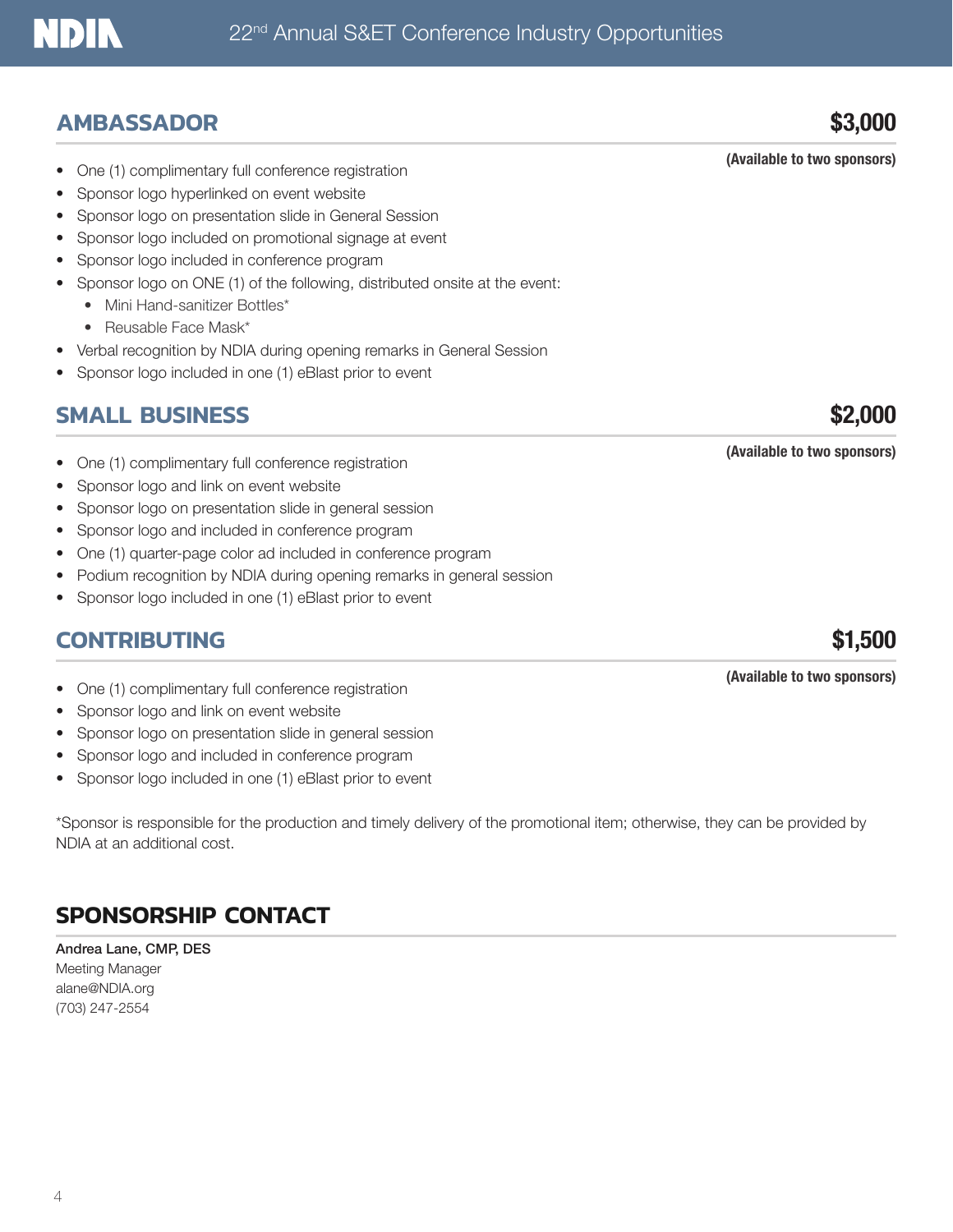

# **TABLETOP OPPORTUNITIES**

#### **COST TO DISPLAY**

- \$2,000 NDIA Corporate Member rate
- \$2,500 NDIA Non-Corporate Member rate

#### What's Included:

- One (1) 6-foot draped table
- One (1) chair
- One (1) complimentary registration
- Company name, logo, and 50-word description included in the conference program

NOTE: An electrical connection can be provided for an additional \$100.

#### **DISPLAY REQUIREMENTS**

All tabletop displays must be made of the simple tabletop/pop-up style standards. Space per pop-up display shall not exceed 10 feet wide by 6 feet deep. Space per tabletop display shall not exceed 6 feet wide. Minimal hardware is to be utilized; computer systems for demonstrations are allowed. No formal decorating company is to be involved. Companies must bring their own displays and plan to do their own set-up. A standard 2.5 feet by 6 feet draped folding table and chair will be provided for each display space. No other props or set-ups (pipe & drape, plants, etc.) are to be utilized.

If you would like to display or have any questions, please contact Andrea Lane at alane@NDIA.org. There will be no refunds issued for display cancellations. NDIA will need the contract, company logo, and description for the conference program by March 11, 2022.

### **SET-UP, DISPLAY HOURS, AND BREAKDOWN**

#### Monday, April 25, 2022

• Tabletop display set-up begins at 8:00 am and must be completed by 12:00 pm

#### Tuesday, April 26, 2022

• Tabletop displays must be manned and open during breakfast, AM break, lunch, PM break, and reception

#### Wednesday, April 27, 2022

• Tabletop displays must be manned and open during breakfast, AM break, lunch, and PM break

NOTE: There will not be security provided for the tabletops. Do not leave valuables unattended. Space will be pre-assigned and is awarded on a first-come, first-served basis. To secure your display space, a completed form must be returned, payment must be received in full, and NDIA must receive your company logo plus a 100-word company description by March 11, 2022.

### **TABLETOP CONTACT**

#### Andrea Lane, CMP DES

Meeting Manager alane@NDIA.org (703) 247-2554